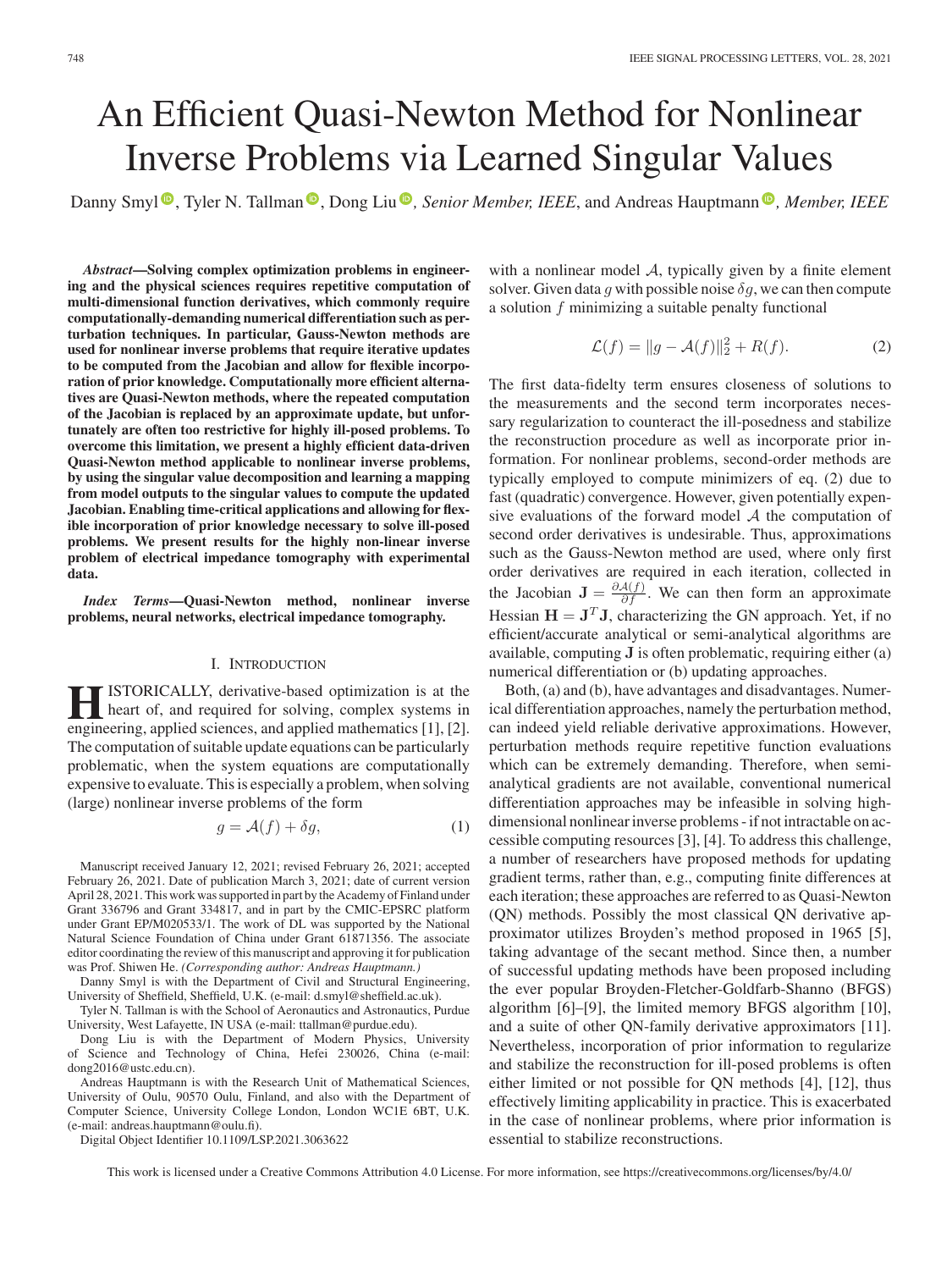Motivated by recent advances of data-driven methods for nonlinear inverse problems [13]–[24] we propose a new QN approach for updating **J** based on the singular value decomposition (SVD). First we learn a representative decomposition of the Jacobian from a randomly generated set of training data. We then train a neural network to predict the associated singular values from the model outputs, making it possible to compute an approximate Jacobian without the need for numerical differentiation, resulting in the proposed neural network augmented Quasi-Newton method (NN-QN). In related studies, researchers have proposed learned SVD frameworks in applications to regularized inverse problems [25]–[27] We will first detail the mathematics and framework for the NN-QN approach in Section II. We then present an application to the highly nonlinear inverse problem of electrical impedance tomography in Section III. In the following, the approach will be tested with experimental data in Section IV. Lastly, conclusions will be provided.

## II. A NEURAL NETWORK AUGMENTED QUASI NEWTON METHOD

## *A. Implementing an Approximate Jacobian*

Computing minimizers of  $\mathcal{L}(f)$  in eq. (2) requires an iterative scheme

$$
f_{k+1} = f_k + \lambda_k \Delta f_k,\tag{3}
$$

where the search direction  $\Delta f_k$  needs to be computed as well as a suitable step-length  $\lambda_k \in (0, 2]$  [28] a suitable step-length  $\lambda_k \in (0, 2]$  [28].

Let us first discuss the unconstrained case without a regularization term, i.e. we are solving only the least squares problem  $||g - A(f)||_2^2$ . When using the GN method, we are required to compute 1 at each iteration in order to attain an unregularized compute **J** at each iteration in order to attain an unregularized update  $\Delta f_k = \mathbf{H}^{-1} \mathbf{J}^T (g - A(f_k))$ . It is worth mentioning that a defining characteristic of the GN method is that higher order terms are ignored when computing the Hessian  $H = J<sup>T</sup>J$ . On the other hand, QN methods generally aim to either approximate/update (i) **H** or **H**−<sup>1</sup> using gradient information or (ii) **J** and use the approximation of the type  $H = J<sup>T</sup>J$  [29], [30]. Moreover, when statistical noise information is available, we may include noise weighting in the search direction via a weight matrix **W**.

In this work, we will utilize option (ii) and consider the regularized problem in eq. (2) which is required for ill-posed problems. Given this choice, we obtain the following weighted description for the update

$$
\Delta f_k = (\mathbf{J}^T \mathbf{W} \mathbf{J} + \Gamma_R)^{-1} (\mathbf{J}^T \mathbf{W} (g - A(f_k)) - \partial R)
$$
 (4)

where  $\Gamma_R$  and  $\partial R$  correspond to the regularization and gradient of the regularization term [31] of the regularization term [31].

In our proposed QN method we utilize the SVD for computing the Jacobian,

$$
\mathbf{J} = \mathbf{U}\mathbf{S}\mathbf{V}^T,\tag{5}
$$

**, (5)<br>with <b>U** and  **containing the left and the right singular vectors,** respectively, and **S** is a diagonal matrix containing the singular values [32]. The crucial assumption for our QN method is that we herein assume that the matrices  $U$  and  $V<sup>T</sup>$  can be reasonably approximated, given a suitable initialization. That is, given an initial  $f_0$  we compute the SVD of the corresponding Jacobian i.e.  $\mathbf{J}(f_0) = \mathbf{U}_0 \mathbf{S}_0 \mathbf{V}_0^T$ . We then fix  $\mathbf{V} = \mathbf{V}_0$  and  $\mathbf{U} = \mathbf{U}_0$  for

any approximation of **J** during the iterative process of eq. (3). Since **S** contains the non-negative singular values, it centrally influences the estimation of **J** and we aim to estimate the updated Jacobian given the fixed singular vectors as

$$
\mathbf{J} \approx \mathbf{U}_0 \mathbf{S} \mathbf{V}_0^T. \tag{6}
$$

 $J \approx U_0 S V_0^T$ . (6)<br>The challenge is now to obtain a good estimate of the singular values in **S** in order to compute the Jacobian (the target quantity) for the QN update. To do this, we propose the use of a neural network  $\Lambda$  to find an approximate set of singular values  $S_\Lambda \approx S$ and obtain the learned estimate for **J** as

$$
\mathbf{J}_{\Lambda} = \mathbf{U}_0 \mathbf{S}_{\Lambda} \mathbf{V}_0^T. \tag{7}
$$

 $J_A = U_0 S_A V_0^T$ . (7)<br>The obtained approximation to the Jacobian can now be readily employed to compute the search direction in eq. (3) and forms the basis for the learned QN method proposed here. In the next subsection, we will present the neural network (NN) used for predicting and approximating **S**Λ.

### *B. Learned Prediction of the Singular Values*

The keystone to the viability of the NN augmented Jacobian approximation, as proposed here, is an accurate and reliable prediction of the singular values in **S**Λ. We note, that **S**<sup>Λ</sup> is a diagonal matrix and hence we are only left with estimating the vector of singular values diag(**S**Λ), simplifying the implementation of a learned estimator. What remains unclear at present is the selection of the input to the network  $\Lambda$  to predict diag( $\mathbf{S}_{A}$ ). An obvious choice is the model output itself  $A(f)$ , since **J** is a derivative of  $A(f)$ . While other choices may be viable, for simplicity we choose this mapping and aim to predict

$$
\Lambda(\mathcal{A}(f)) = \text{diag}(\mathbf{S}_{\Lambda})
$$
\n(8)

 $\Lambda(\mathcal{A}(f)) = \text{diag}(\mathbf{S}_{\Lambda})$  (8)<br>where  $\Lambda$  denotes the functional mapping between NN inputs and predictions. We can then readily form the estimated singular value matrix  $S_{\Lambda}$ . The proposed neural network augmented Quasi-Newton method (NN-QN) can then be obtained by simply substituting eq. (7) into the update in eq. (4):

$$
\Delta f_k = ((\mathbf{U}_0 \mathbf{S}_\Lambda \mathbf{V}_0^T)^T \mathbf{W} (\mathbf{U}_0 \mathbf{S}_\Lambda \mathbf{V}_0^T) + \Gamma_R)^{-1}
$$
  

$$
((\mathbf{U}_0 \mathbf{S}_A \mathbf{V}_0^T)^T \mathbf{W} (g - \mathcal{A}(f_k)) - \partial R).
$$
 (9)  
The major obvious advantage to using the NN-QN method is

computational speed, since  $A(f)$  need not be repetitively computed to form the Jacobian after initialization. We also note that Jacobian updates are not susceptible to accumulating round-off errors present in other QN gradient estimators [33], the NN-QN method largely depends on the quality of  $U_0$  and  $V_0$  estimates. Additionally, it can be expected that**S**<sup>Λ</sup> predictions are primarily valid within the space of the training data; but, as we will show in the following, highly general random fields can be successfully used for network training. Lastly, we present a summarizing pseudocode of the workflow in Algorithm 1 as a reference for solving nonlinear inverse problems using the proposed NN-QN method.

*Remark:* In case no regularization is required, the NN-QN method also holds for unregularized weighted solutions by using  $\Delta f_k = ((\mathbf{U}_0 \mathbf{S}_\Lambda \mathbf{V}_0^T)^T \mathbf{W} (\mathbf{U}_0 \mathbf{S}_\Lambda \mathbf{V}_0^T))^{-1} (\mathbf{U}_0 \mathbf{S}_\Lambda \mathbf{V}_0^T)^T \mathbf{W} (g - \Delta(f, \cdot))$  If no weighting is used and assuming  $\mathbf{I}^T \mathbf{I}_\Lambda$  is  $\mathcal{A}(f_k)$ ). If no weighting is used and assuming  $\mathbf{J}_\Lambda^T \mathbf{J}_\Lambda$  is<br>invertable we can represent the update in the reduced form invertable, we can represent the update in the reduced form  $\Delta f_k = (\mathbf{V}_0 \mathbf{S}_{\Lambda}^{-1} \mathbf{U}_0^T) (\mathbf{g} - \mathcal{A}(f_k)).$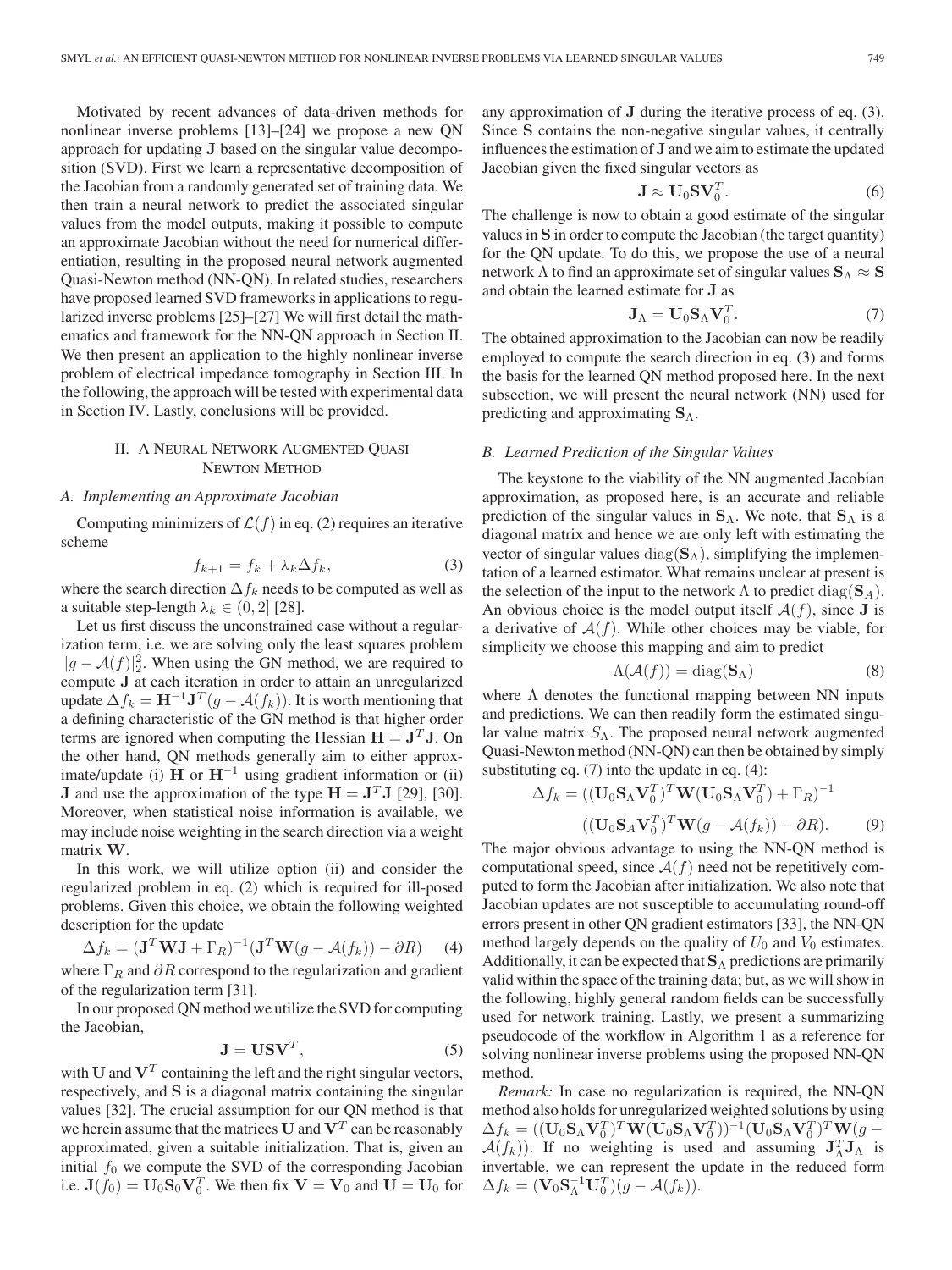| <b>Algorithm 1:</b> NN Augmented QN Workflow. |                                                                                                                   |  |  |
|-----------------------------------------------|-------------------------------------------------------------------------------------------------------------------|--|--|
| 1:                                            | Given trained estimator $\Lambda(\mathcal{A}(f)) = \text{diag}(\mathbf{S}_{\Lambda})$                             |  |  |
| 2:                                            | $f_0 \leftarrow$ Initial estimate                                                                                 |  |  |
| 3:                                            | Compute $J(f_0) = U_0 S_0 V_0^T$                                                                                  |  |  |
| 4:                                            | <b>function</b> NN-QN( $f_0$ , $\mathbf{U}_0$ , $\mathbf{V}_0$ , $\mathbf{\Lambda}$ , $\mathbf{k} = \mathbf{0}$ ) |  |  |
| 5:                                            | while Stopping criterion $>$ tolerance do                                                                         |  |  |
| 6:                                            | Compute $\Gamma_R$ , $\partial R$ , $\mathcal{A}(f_k)$                                                            |  |  |
| 7:                                            | $diag(\mathbf{S}_{\Lambda}) \leftarrow \Lambda(\mathcal{A}(f_k))$                                                 |  |  |
| 8:                                            | $\Delta f_k \leftarrow$ Solve eq. (9)                                                                             |  |  |
| 9:                                            | Use linesearch to compute $\lambda_k$                                                                             |  |  |
| 10:                                           | $f_{k+1} \leftarrow f_k + \lambda_k \Delta f_k$                                                                   |  |  |
| 11:                                           | $k \leftarrow k+1$                                                                                                |  |  |
| 12:                                           | end while                                                                                                         |  |  |
| 13:                                           | end function (return $f_{\text{rec}} = f_k$ )                                                                     |  |  |
|                                               |                                                                                                                   |  |  |

## III. NEURAL NETWORK AUGMENTED QUASI-NEWTON METHOD FOR NONLINEAR INVERSE PROBLEMS

## *A. Electrical Impedance Tomography*

Herein we demonstrate the proposed NN-QN method using Electrical Impedance Tomography (EIT) [34], [35], a nonlinear inverse problem aiming to estimate the conductivity  $\sigma$  provided voltage data g. Due to notational convention we write  $\sigma$  instead of  $f$  for the unknown. The resultant observation model for EIT is then written as  $g = \mathcal{A}(\sigma) + \delta g$  where  $\delta g$  is a noise term and  $A(\sigma)$  is the nonlinear forward model characterized by the Complete Electrode Model [36], [37] and solved using finite elements. In addition to the nonlinear relationship between  $\sigma$ and g, EIT is ill-posed and susceptible to measurement noise. As such, regularization is essential to attain suitable reconstructions; to do this, we aim to minimize the following functional characterizing absolute EIT imaging

$$
\mathcal{L}_{\text{EIT}}(\sigma) = ||\mathbf{L}_e(g - \mathcal{A}(\sigma))||_2^2 + R(\sigma)
$$
 (10)

where  $\mathbf{L}_e^T \mathbf{L}_e = \mathbf{W}^{-1}$  and  $R(\sigma)$  is the regularization term.<br>Lastly we require a linearization point from which to compute Lastly, we require a linearization point from which to compute the left and right singular vector matrices  $U_0$  and  $V_0^T$ . For this, we simply utilize  $\sigma_0 = \sigma_{\exp}$  where  $\sigma_{\exp}$  is a constant homogeneous estimate based on the expected conductivity, providing a good estimate and general starting point.

In the experimental EIT part, data from water tank (nonconductive inclusion localization) and carbon black-modified glass fiber/epoxy laminate (damage localization) tests are considered. In both cases, 256 measurements are collected using adjacent excitation and measurement following [38], [39]. Geometries for the water tank and laminate tests are circular (radius  $= 14$  cm) and square (width  $= 9.54$  cm), respectively. These circular and square geometries have 16 electrodes and are discretized using quadratic triangular finite elements meshes consisting of  $N_{\text{el}} = 2034$  and  $N_{\text{el}} = 2528$ , respectively. To attain reliable electrode contact impedances for these finite element models, the best homogeneous estimate was used. Lastly, in order to demonstrate EIT reconstruction generalizability using the proposed NN-QN method, two different regularization forms are used. To accomplish this, we use total variation regularization and Laplacian regularization for the water tank and laminate tests, respectively.



Fig. 1. Conductivity samples used in generating training data: left, random sample for the water tank geometry (mS/cm); right, random sample used for the laminate geometry (S/m).

#### *B. Neural Network Implementation*

The NN architectures used herein employ the same structure, since data sizes for both example problems are identical. Firstly, we note that the input and output data vectors are of size  $\mathbb{R}^{256}$ , because the number of singular values is equal to the number of model outputs for the test examples. Given this, we select a fully connected regression network consisting of three hidden layers composed of 300 neurons each. The first two layers utilize LeakyReLU activation functions with a negative region slope of  $\alpha = 0.1$  while the last hidden layer uses ReLU as activation to ensure non-negative singular values.

To train the networks,  $N = 5000$  randomized training and  $N_t = 1000$  validation data sets are used. The randomized conductivity training samples  $\sigma_{\text{rand}}$  were generated using a spatially-weighted Gaussian kernel **G** perturbed with a random vector **r**, i.e.  $\sigma_{\text{rand}} = \mathbf{G}^{-1}\mathbf{r} + \sigma_{\text{exp}}$ . We note that this is highly general training data, where we ensure the conductivity mean is centered at  $\sigma_{\text{exp}}$  while the range of the random samples varies within two standard deviations of the mean. To illustrate this, Fig. 1 shows samples for both EIT geometries. In optimizing the network using adaptive learning rates (with initial  $10^{-5}$ ), the following loss function is minimized

$$
L = \frac{1}{N} \sum_{n=1}^{N} (\text{diag}(\mathbf{S}^n) - \text{diag}(\mathbf{S}^n_{\Lambda}))^2 + \kappa ||w||_2^2, \qquad (11)
$$

where diag( $\mathbf{S}^n$ ) and diag( $\mathbf{S}^n_\Lambda$ ) represent the  $n^{\text{th}}$  vector of sin-<br>qular values in the training set and output from the NN *au* are gular values in the training set and output from the NN,  $w$  are the network weights, and  $\kappa$  is the regularization hyperparameter. For regularizing the network during training,  $\kappa = 0.001$  and a dropout rate between layers of 20% are used. To prevent overfitting, training is terminated when the change in the validation loss was less than 10−<sup>2</sup> between epochs. Summarily, learning singular values requires (i) generating model output and singular value samples, (ii) prescribing NN architecture/parameters, and finally (iii) minimizing eq.  $(11)$ .

#### IV. EXPERIMENTAL RESULTS

In this section we compare absolute EIT reconstructions from experimental water tank and laminate data as shown in Fig. 2. These reconstructions are computed using (i) the GN method using an accurate perturbed**J**, (ii) the proposed NN-QN method for computing **J**, and (iii) Broyden's classical method for computing **J**. We note that Broyden's method was selected as it readily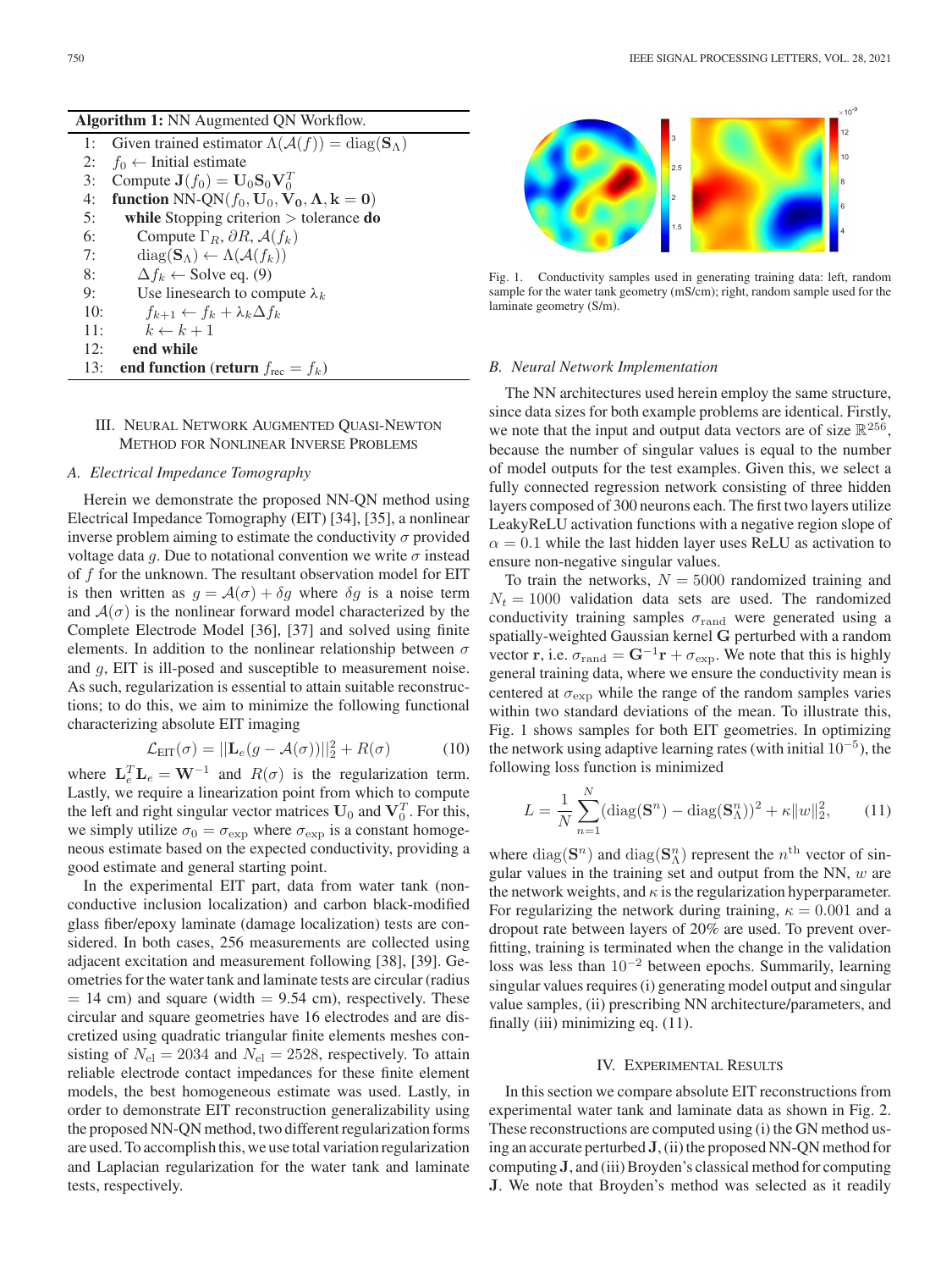

Fig. 2. EIT reconstructions using (a) water tank data and (b) laminate data. Images in row 1 are experiment photographs while rows 2-4 are computed using the labeled optimization approaches. Colorbar units are mS/cm and S/m for watertank and laminate reconstructions, respectively.

TABLE I COMPUTATIONAL DEMAND (AFTER INITIALIZATION)

| Method  | Mean computing time (s) | Mean Iterations (K) |
|---------|-------------------------|---------------------|
| NN-ON   | 5.22                    | 30                  |
| Broyden | 4.93                    | 29.5                |
| GN      | 1858                    | 10.5                |

supports the integration of **W** in the inversion. Additionally, the perturbation method was selected for GN optimization to illustrate computing demands when a semi-analytical algorithm for calculating **J** is not available (as is often the case).

Water tank reconstructions in Fig. 2(a) all show the localization of the non-conductive inclusion well. In fact, by visual inspection, NN-QN produces the fewest artifacts near the electrodes but slightly more near the target. We may conclude that NN-QN is comparable to GN, even though GN is based on the more accurate **J** and **H**. Meanwhile, it is also apparent that the background water conductivity estimated using Broyden's method has significant fluctuations near the electrodes and is significantly lower than the accurate GN estimate. This observation is likely owed to roundoff errors accumulating in successive iterations, consistent with findings in [4]. On the other hand, such roundoff errors do not occur in the proposed NN-QN method, resulting in a more accurate estimation of the background conductivity.

Images reported in Fig. 2(b) endeavor to quantitatively localize two through-holes in the composite laminate. These absolute images show that the holes are visible in all cases, although the damage is clearly blurred using Broyden's method. Due to the small size of the holes relative to the imaged domain and the diffusive nature of EIT, it is clear that the presence of errors/noise in **J** and **H** resulting from the use of Broyden's method significantly impacts the ability of EIT to detect highly localized changes in conductivity. Comparing the proposed QN-NN and GN reconstructions, the drop in conductivity observed near the holes is visually comparable – although the NN-QN reconstruction is somewhat smoother relative to the GN reconstruction. Note that the conductivity of carbon filler-modified polymers is known to vary appreciably even for a set filler concentration [40]. Hence, conductivity fluctuations away from the holes are expected in Fig. 2(b).



Fig. 3. Representative verification using EIT water-tank data: (a) Comparison of accurate and predicted singular values at iterates 5 and 15; (b) iterative accuracy of the obtained Jacobians compared with Broyden's approach.

A table is provided (Table I), reporting key variables associated with the computational demand of reconstructions presented. Owing to the fact that the GN method used forward differencing to compute **J**, GN reconstructions took approximately 100-200x longer ( $\approx$  15 minutes) to reach an equal stopping criteria  $(||f_{k+1} - f_k||_2^2/||f_k||_2^2 \le 10^{-2})$  than the Broyden-<br>or NN-based approaches  $(z, 5 \text{ seconds})$ . We point out that or NN-based approaches ( $\approx$  5 seconds). We point out that the computation times are after initialization. Overall, NN-QN and Broyden's method exhibited similar minimization behavior, requiring less time to reach a minimum but requiring more iterations than GN.

We illustrate the effectiveness of singular value predictions, relative to those obtained from an accurate Jacobian  $J_{\text{Accurate}}$ , in Fig. 3(a) which compares closely. More importantly, the accurately predicted singular values contribute to a significantly improved approximation of **J** relative to the Broyden approach, as measured by the differences in matrix norms  $||\mathbf{J}_{\text{Accurate}} - \mathbf{J}||_2$ shown in Fig. 3(b), which explains the improved reconstruction quality. Specifically, the higher accuracy in early iterates may be beneficial for the final reconstruction quality.

## V. CONCLUSION

In this work, we presented a new data driven approach to the Quasi-Newton method intended for application to non-linear inverse problems. The method uses a neural network to map non-linear numerical model outputs to the singular values of the Jacobian matrix, which can be used in forming an approximation of the (otherwise costly) Jacobian. By doing this, the method falls within a subset of Quasi-Newton methods.

Preliminary, the efficacy of the proposed NN-QN method has been demonstrated in the context of an ill-posed non-linear inverse problem - EIT. It was shown that the use of different priors may be effectively incorporated into the approach. While these results showed that the NN-QN method may improve reconstructions relative to the use of other QN methods, specific further research is required to enable a more concrete evaluation. Lastly, it was found that application-specific prior information may be included in the data driven Jacobian estimate via the selection of training data. Whereas very general training data was used herein, more specific distributions may improve solutions to nonlinear inverse problems and is the source of future research.